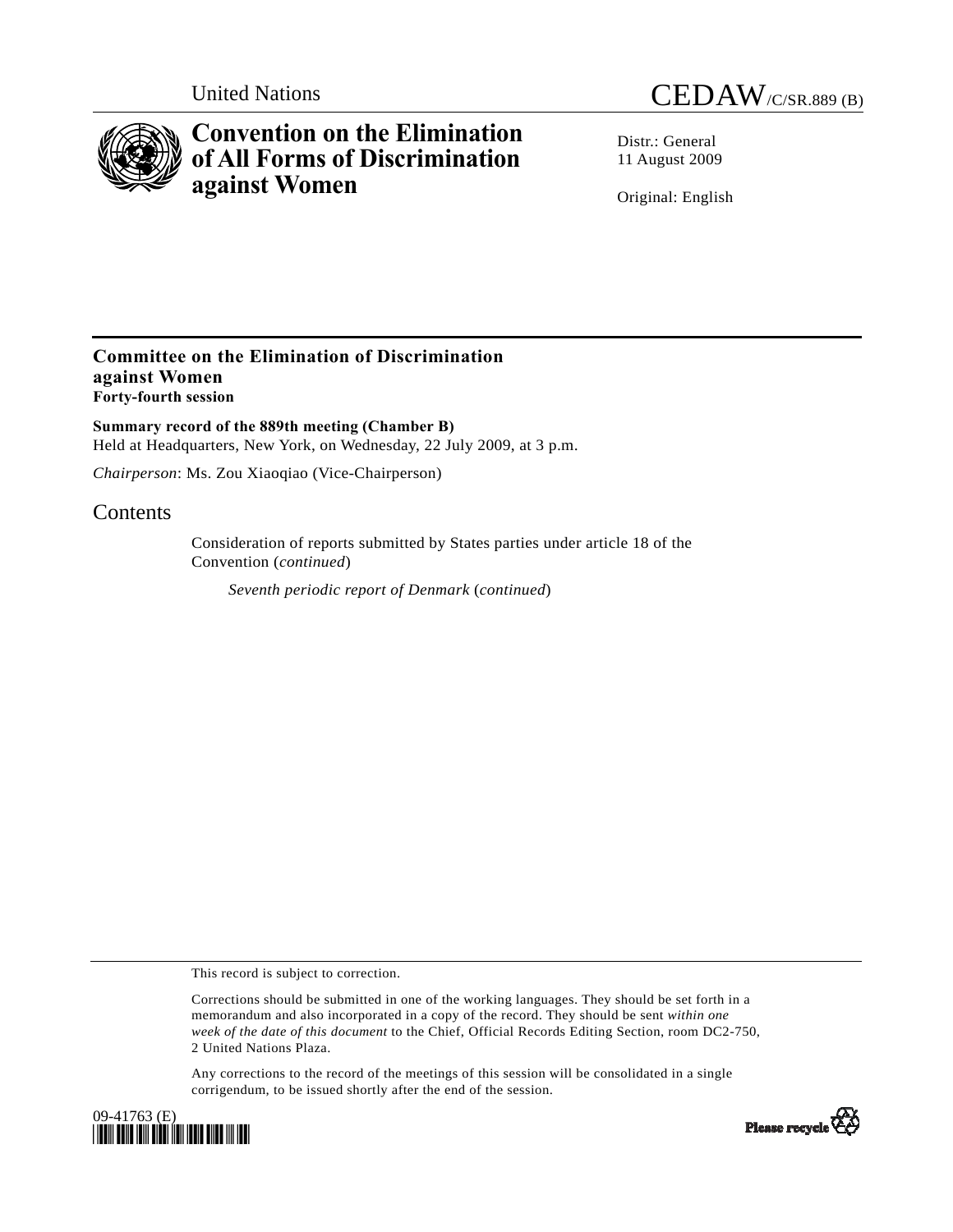*In the absence of Ms. Gabr, Ms. Zou Xiaoqiao, Vice-Chairperson, took the Chair.* 

*The meeting was called to order at 3.05 p.m.* 

#### **Consideration of reports submitted by States parties under article 18 of the Convention** (*continued*)

 *Seventh periodic report of Denmark* (*continued*) (CEDAW/C/DEN/7; CEDAW/C/DEN/Q/7 and Add.1)

1. *At the invitation of the Chairperson, the members of the delegation of Denmark took places at the Committee table.* 

#### *Articles 1 to 6* (*continued*)

2. **Mr. Weyhe** (Denmark) said that combating violence against women was a priority of the Greenland Home Rule Government. Various measures had been adopted, including public discussions and television programmes aimed at raising awareness of the problem and of the legal framework set up to deal with it, awareness campaigns in schools and the establishment of shelters for battered women. The Government had worked hard to gather information on the extent and distribution of the problem and hoped that the coming national conference on the problem would contribute to practical solutions. One gap needed urgent attention, namely, the lack of a sufficient number of qualified social workers.

3. **Mr. Egholm** (Denmark), speaking with reference to the Faroe Islands, said that a hotline and a crisis centre had been set up to provide counselling and shelter for victims of domestic violence. A television campaign on violence against women sought to raise awareness of the problem. Such violence was punishable under criminal law. Responding to concerns raised earlier in that regard, he said that current law did not require the expulsion of foreigners convicted of such crimes.

#### *Articles 7 to 9*

4. **Ms. Murillo de la Vega** asked what measures and sanctions had been adopted to ensure that local municipalities applied the gender equality measures stipulated in the law and whether information existed on the degree of compliance by the municipalities. It was also not clear what supervisory machinery had been established to ensure gender equality in public

bodies. Denmark had rejected gender quotas but did not seem to have established alternative measures to increase the representation of women in decisionmaking bodies.

5. **Ms. Neubauer** expressed concern that the degree of representation of women in local decision-making bodies was low and seemed to be stagnating. The onus for correcting the situation should not be on women. Political parties, for instance, probably received some form of support from the Government and that support should be made conditional on the parties' playing an active role in solving the problem. Noting that the Government rejected gender quotas, she asked what other measures were planned to effectively address the problem. It was time to show creativity, innovation and determination.

6. **Ms. Ameline** noted that the Government and Parliament seemed to have disengaged themselves from solving the problem of women's representation at the local level. With the increasing role played by local governments in the European decentralized model, Denmark needed to show more of its traditional leadership in developing solutions to the problem.

7. **Ms. Belmihoub-Zerdani** said that human rights and women's rights were indivisible. Several human rights bodies, as well as the Committee, had on various occasions drawn attention to the problem of the low level of the representation of women in local decisionmaking bodies in Denmark. She noted that local elections had been announced for the autumn and urged the Government to do more to increase the number of women standing for election and gaining seats. She supported the idea of requiring political parties to take action to improve the situation.

8. **Ms. Abel** (Denmark) said that, since there had been no local elections in Denmark since the Committee had last considered a report from Denmark, she was unable to provide it with any new figures. However, measures had been taken in an effort to improve the situation at the next election. There had not been a decrease in the number of women in local government; the number had merely not increased, though that was still not good enough. One possible explanation was that the number of municipalities in Denmark had been reduced significantly, meaning that there were fewer seats overall. Local municipalities were obliged to work towards gender equality, in accordance with the Gender Equality Act, but Denmark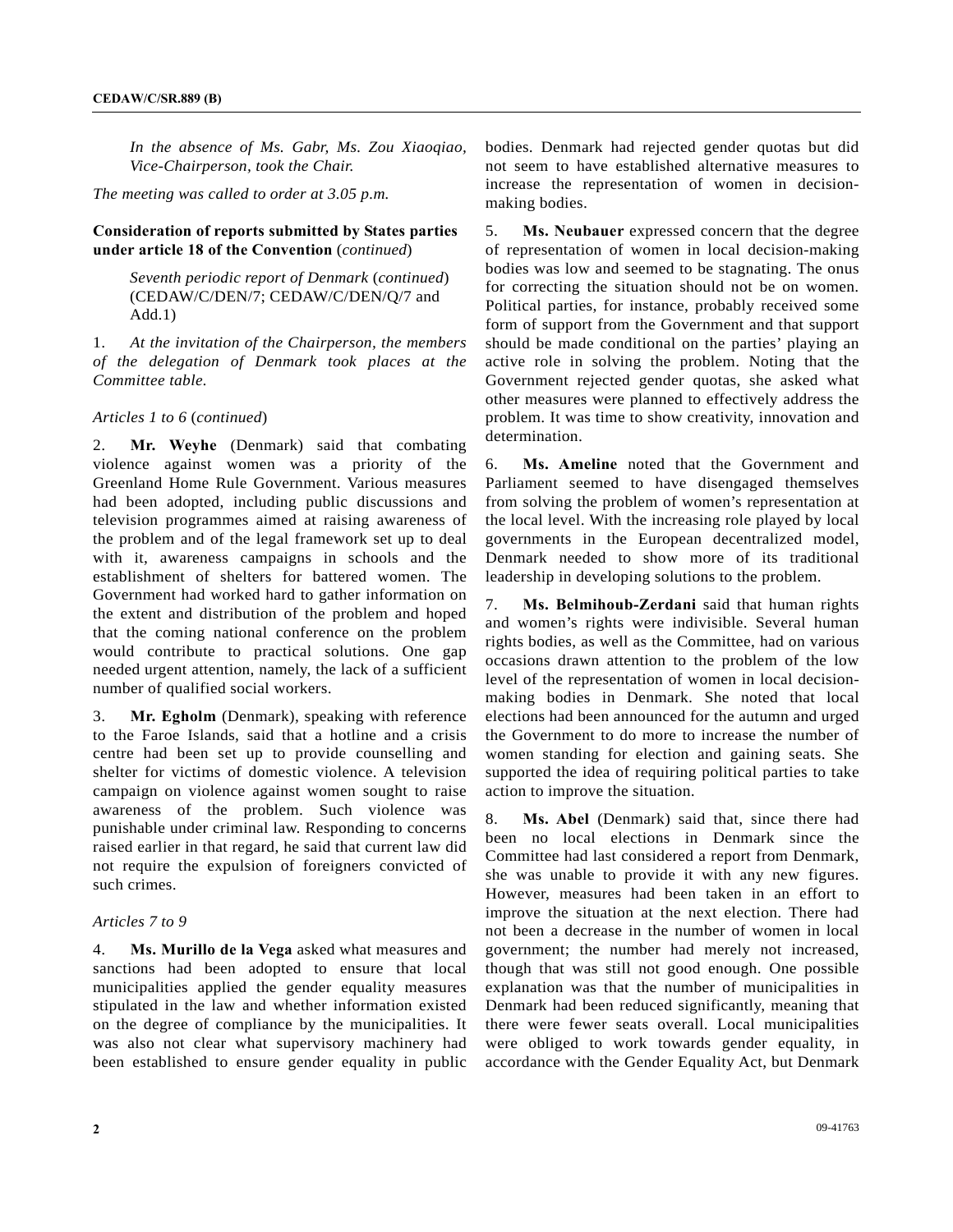did not impose any kind of quotas on democratic elections and there were no plans to do so.

9. Responding to Ms. Neubauer, she said that the recent 100th anniversary of the election of the first woman to local government had been widely celebrated, raising awareness of the need to do more to promote the nomination of women. A new committee had been set up to examine the working conditions in municipalities and to identify ways of encouraging more women to work in local authorities. A debate among local political parties was also needed with the aim of addressing the obstacles faced by women in workplace culture. All the party leaders had been invited to the conference held on 8 March to discuss measures they could take to encourage more women to stand for local government at the next election. However, no special measures or economic sanctions were envisaged. Responding to the query about the responsibility for ensuring gender equality in local government, she said that the Government had focused its efforts on promoting a discussion of the issue in the local areas.

10. Responding to Ms. Ameline's comment that the Danish Parliament had no specific committee on women's rights or gender equality, she noted that all political parties now had a gender equality spokesperson, so the issue was often discussed. With regard to the gender balance of committees, she noted that each periodic report had shown progress in that regard. Recent amendments to the Gender Equality Act had further strengthened the rules, so that if an organization did not nominate both a male and a female representative for a Committee, with no valid reason, the Minister responsible must now leave the seat open. In practice, Ministers planning to set up a new committee contacted the Department for Gender Equality to say which representatives had been put forward and, if the gender balance was deemed unacceptable, dialogue ensued which often led to the nomination of more women. It should be noted that women already accounted for 41 per cent of committee membership. She also confirmed that Denmark did indeed have a Minister for Gender Equality, but that the Minister's portfolio had changed from Gender Equality and Social Welfare to Gender Equality and Employment. Political parties did receive subsidies from the Government, at both Parliamentary and local levels.

11. **Ms. Neubauer** asked whether the initiative to encourage more women to stand for election was really addressing the problem or whether the problem in fact lay in the internal party procedures for getting onto a list of candidates.

12. In the final analysis, compliance with the obligations under the Convention was the responsibility of the State; the Government must therefore work to encourage compliance by others, including the Parliament and local municipalities, even when it could not act directly.

13. **Ms. Abel** (Denmark) confirmed that unfortunately it was indeed the case that not enough women were interested in standing for local government. Nonetheless, local parties were still being encouraged to get more women on board.

14. **Ms. Belmihoub-Zerdani** noted that Greenland and the Faroe Islands could send two of their local representatives to the Danish Parliament but that those representatives were not able to stand for election to the European Parliament. She wanted to know whether that distinction constituted discrimination.

15. **Ms. Abel** (Denmark) wondered why the question pertained to the work of CEDAW, but said that the Danish Constitution specified that both Greenland and the Faroe Islands should have two seats in the Danish Parliament. In order to have representation in the European Parliament, however, it was necessary to be a member of the European Union and Greenland, for example, was not.

#### *Articles 10 to 14*

16. **Ms. Bailey** noted that while the legislative and policy framework in Denmark provided for equality irrespective of gender and ethnicity, de facto equality had not yet been achieved in all areas of the education system. The Committee had received reports of marked segregation in vocational education and training, a problem that carried over into the labour market. Referring to the Act on guidance in relation to the choice of education, training and career, and the twoyear project on gender, ethnicity and guidance, she asked what the effect had been on segregation in vocational training. She enquired whether the establishment of a group of role models to promote non-specific gender choices had succeeded in changing traditional patterns. More information would also be appreciated about the training of guidance counsellors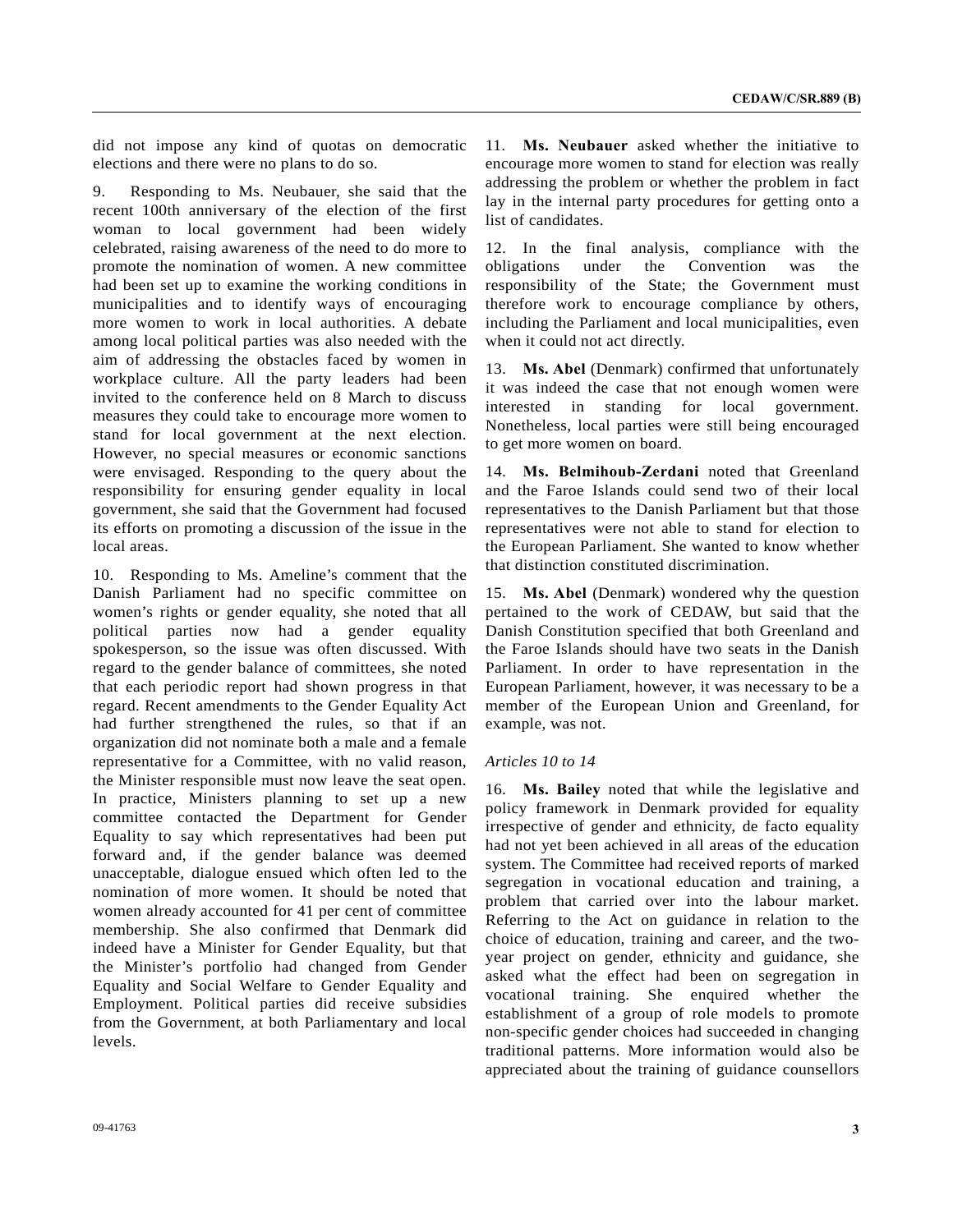and teachers with regard to breaking down genderbased education choices.

17. Turning to the question of the low number of women in academia, she noted that the increase in the number of female professors since the previous periodic report had been just over 1 per cent. The report stated that only men had applied for most vacancies, but alternative sources suggested that most of the posts had been in male-dominated areas and recruitment efforts had been targeted at specific candidates. She asked the delegation to explain how such barriers and practices could be removed so that the process could be made more equitable. In the concluding observations on the sixth periodic report (CEDAW/C/DEN/CO/6), the Committee had urged Denmark to monitor the implementation of the recommendation of a think tank to involve more women in research, calling for universities to have specific objectives in their development plans for gender equality in recruitment, which should be made public and have annual follow-up. According to information received by the Committee, that had only happened in two out of eight cases. She therefore asked what could be done to ensure 100 per cent compliance with that recommendation. It was of concern that the Ministry's guidelines for development plans did not incorporate a gender perspective, making enforcement difficult.

18. Turning to the question of gender stereotypes among children, she asked whether the guide and children's book that had been distributed to kindergartens had been assessed to ensure they were indeed gender-neutral and promoted alternatives for both males and females.

19. Since students in Greenland needed to leave the country to go to university, she wondered whether men and women had equal opportunities in that regard. The Committee would be interested to see some genderdisaggregated data showing how many students went, what subjects they studied and what the return rate was.

20. **Ms. Patten** said that she would like to know more about how the Government was addressing the systemic discrimination in employment and the occupational segregation of women; and how it was encouraging their upward mobility generally, especially in more specialized, non-traditional jobs. She wondered if in practice it was enforcing equal pay for equal work in both the public and the private sectors; if the labour courts dealing with pay discrimination cases had been trained to avoid gender bias; if an objective evaluation of the pay situation was being done; and whether that was happening at the employer, sectoral or national level, or as part of a collective bargaining or national wage-setting mechanism. The International Labour Organization (ILO) step-by-step guide to gender-neutral job evaluation for equal pay was a useful resource in that connection. It would be interesting to know if employers were in general complying with their obligation under the Equal Pay Act to keep genderspecific statistics on the matter, and if that had led to beneficial changes in the workplace or to litigation. There was also the question of how the Government and the social partners themselves were dealing with the failure of the confederations of employers' associations and trade unions in the agricultural sector to reach agreement.

21. **Ms. Murillo de la Vega**, noting that the Government was advocating a policy of incentives rather than sanctions to bring about change in the labour market, asked whether employers had in fact begun adopting plans to promote equality for women in the workplace and to steer them into non-traditional jobs; and whether the Government was encouraging greater competitiveness through some sort of official recognition of successful firms. Work inspections were another very important tool. She also wondered whether the Government had assessed the impact of the economic crisis on the employment of women.

22. **Mr. Bruun** asked whether the number of femaledominated part-time jobs was rising and what the Government was doing to move women into full-time jobs. He noted that the proportion of women entrepreneurs had been declining since 2004 and, though the report stated that it was not a political priority, Denmark had an obligation under the Convention to address the issue. It would be interesting to know how the Government was able to measure the impact of the greater presence of women on corporate boards and in other senior positions. Firms with more than 35 employees were now required, in the interest of pay-gap reduction, to produce gender-specific pay figures, but perhaps that threshold might be lowered to 25 or 30, as in the other Nordic countries.

23. **Ms. Rasekh**, turning to article 12 of the Convention on health, asked whether the Government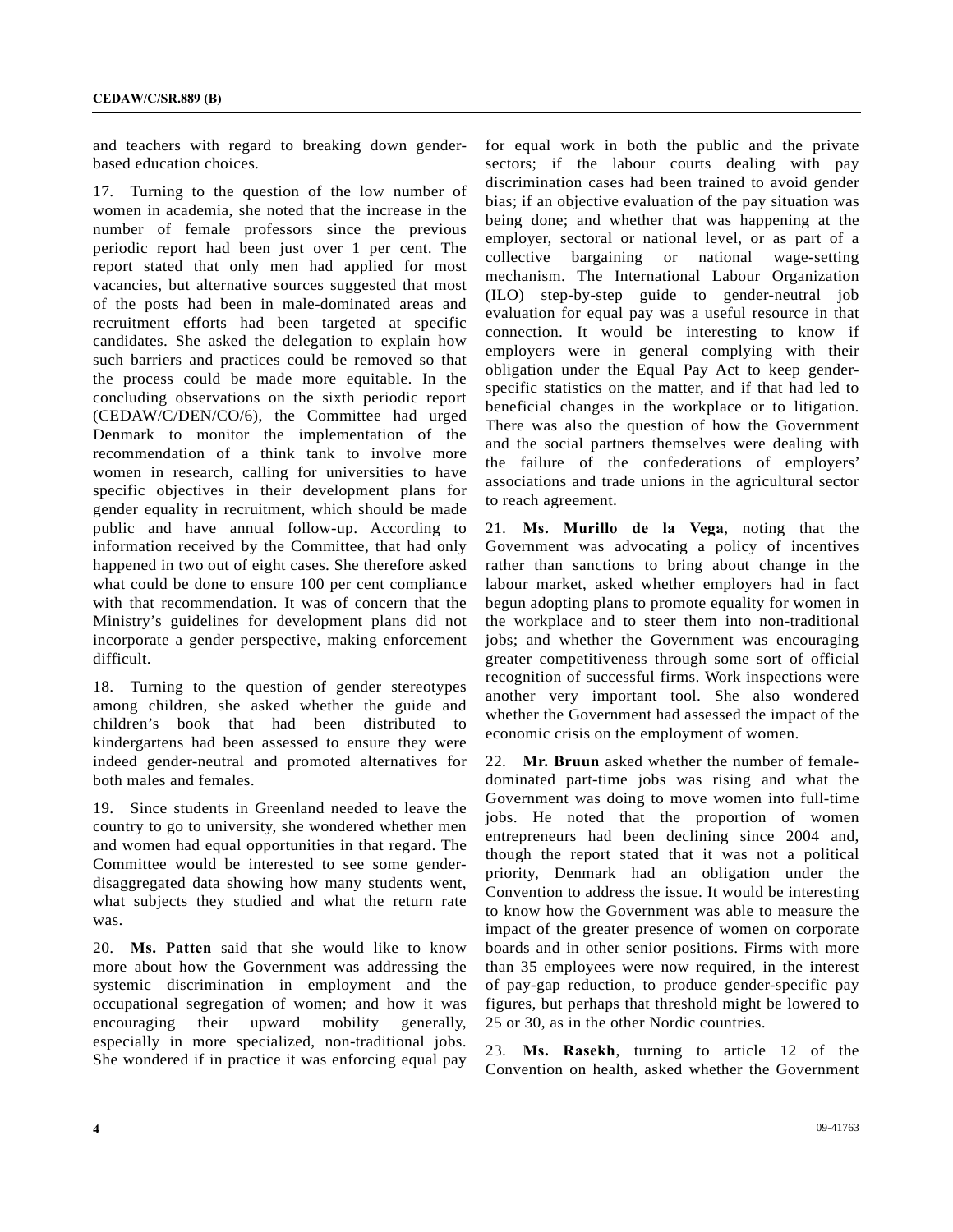had looked into the reason for the consistent rise in abortions among young women aged 15 to 19 from 2002 to 2006 and had done anything to tackle the problem; also, whether the Government had investigated the health consequences of the very high rate of violence, especially domestic violence, against women, affecting 13 to 14 per cent of the population. It was unclear if any long-term therapy was being provided for battered women. She noted that one case of a female genital mutilation had been prosecuted, but surmised that there must be more such cases in Denmark. It would be interesting to know who reported such cases, who initiated court proceedings and how the Government was trying to control the problem.

24. **Ms. Abel** (Denmark) assured the Committee that the educational materials provided by the Government were by no means gender-neutral: Denmark sought to combat stereotyping and discrimination from the very start by, for example, reinforcing the message of equal treatment within the family itself in picture books for kindergarten children. The schools provided Internetbased guidance, regularly updated, to pupils, counsellors and teachers, encouraging dialogue between children and parents and between them and the teachers. Guidance counsellors were trained to avoid steering children into fields not of their own choosing. It was as yet difficult to assess the results of the Government's educational policy. The aim was certainly to try to attract more girls to science and more boys to fields not usually chosen by males.

25. Denmark did enforce equal pay for equal work, but it still had a pay gap. The fact that nearly all women in Denmark worked was unquestionably a factor in the gender-segregation of the labour market, and the chief reason also for the pay gap. The number of women professors was not yet ideal but a 2-per-cent rise in their numbers in one year was not negligible either. The ministerial think-tank recommendations for attracting more women to research had prompted new measures: the universities themselves had willingly begun to set goals for the recruitment of women, in the interests of attracting the best candidates, having hired gender-equality consultants and opened food pantries for women students with families, among a broad range of initiatives. Both men and women still preponderantly entered traditional fields of study but that was starting to change: at the University of Copenhagen, for instance, the number of women in

09-41763 **5** 

scientific fields had gone up from 15 per cent in 2008 to 28 per cent in 2009.

26. **Ms. Andersen** (Denmark) observed that the Government saw employment equality as the important issue — gender segregation and the pay gap were its side effects. The number of women employed part-time had been declining each year, especially in the municipal public sector. The most important overall aim was to achieve a high national employment rate. That was more and more the case because of the impact of the financial crisis, but the Government was making great efforts also to help disabled persons and migrants to have a chance to work. It was studying the reasons for the stubbornly gender-segregated labour market but had no doubt that it was connected to the fact that so many women were employed and that those entering the labour market accepted the easily available work. It should be noted, however, that the pay gap had not worsened even as the employment rate rose.

27. The Government had chosen to require genderdisaggregated statistics from enterprises with more than 35 employees because greater results could be achieved in large firms. The ILO gender-neutral job evaluation guide was not much used in Denmark. The Danish model entailed very active social partners, with their own obligations to see to the enforcement of equality, and the Government believed that such classifications and evaluations should come largely from them. The Government itself was focusing on eliminating discrimination and improving labour conditions, and rooting out the causes of bias. The new Gender Equality Board was proving to be a good tool: three very interesting equal-pay cases brought by individuals were currently before it, and it had heard others in the last three years. Labour courts could also hear pay-gap complaints; and some trade unions had brought cases to the European Court of Justice with very good results.

28. **Ms. Abel** (Denmark) said that some 50 initiatives had been taken to improve entrepreneurship and labour market conditions for women and an action plan to encourage more women to become entrepreneurs would be drawn up before the end of 2009. While women with a migrant background tended to demonstrate better entrepreneurial skills than those with a non-migrant background, a special agency had nevertheless been established to encourage minority women to improve their skills further.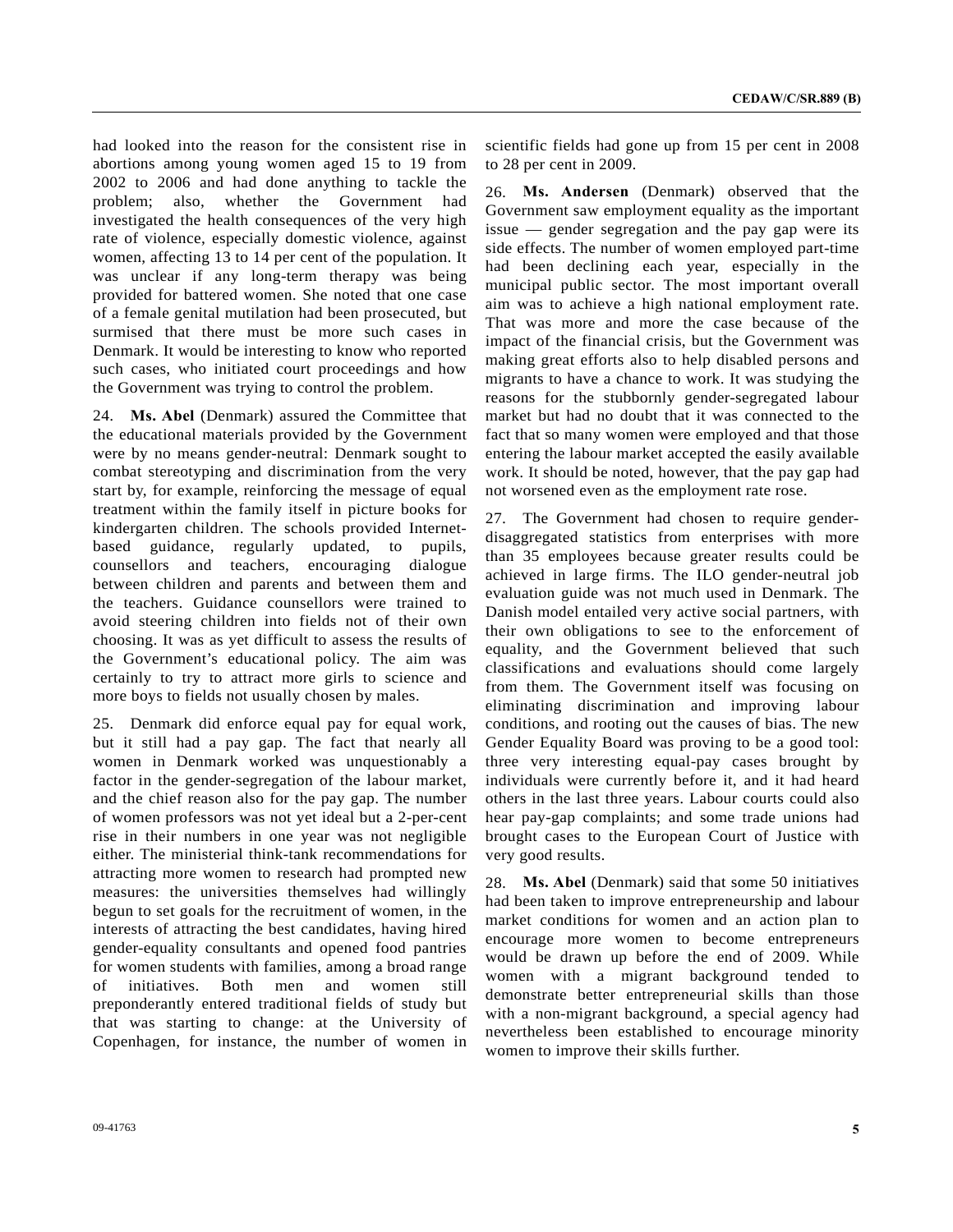29. In reply to the question on women in management and on boards, she said that companies that signed the charter designed to bring more women into management positions first had to develop a baseline. An evaluation was carried out two years later to assess the companies' progress in respect of the goals they had set. Progress made by companies to include more women on boards was assessed on an annual basis.

30. With regard to abortion, the Government had developed a new action plan for the period 2008 to 2011 designed to reduce the number of young women resorting to abortions; DKr 20,000 had already been allocated to the action plan.

31. Turning to the issue of female genital mutilation, she said that the Ministry of Social Affairs had published a pamphlet for professionals to help them talk to parents and girls who might be at risk of practising or undergoing female genital mutilation. There had been only one conviction thus far under the new law, which provided that even if genital mutilation was carried out in the country of origin of a citizen or resident of Denmark, rather than in Denmark itself, it could be prosecuted as a crime by the Danish authorities; however, a number of similar cases were pending trial. The conviction demonstrated the unacceptable nature of female genital mutilation and the consequences for those who chose to carry it out.

32. **Mr. Feldbæk Winther** (Denmark) said that the vast amounts of data collected from crisis centres and the national database on violence substantiated the major impact that violence had on the physical and mental health of victims. The Government was aware of the serious consequences of violence and would continue to assist victims of violence, including through the provision of psychological treatment at shelters.

#### *Articles 15 and 16*

33. **Ms. Awori** would like to know the results of the research done on the subject of forced marriages thus far. Additional information on the measures in place with regard to forced and arranged marriages as well as family reunification would also be appreciated.

34. **Ms. Abel** (Denmark) said that, unfortunately, her delegation was not in a position to provide preliminary results of the research. In response to the Committee's concluding observations on Denmark's sixth periodic

report, however, a wide range of initiatives, including shelters, hotlines, and Internet-based tools, had been implemented to prevent not just forced marriages, but other forms of repression which affected women disproportionately.

35. **Ms. Ameline**, referring to the United Nations Climate Change Conference, to be held in Copenhagen in December 2009, asked whether the Government of Denmark had taken steps to mainstream gender with regard to the topic of sustainable development. Given the crucial role of women in that area, she wondered whether the Climate Change Conference could be used to stimulate the Government's policy of gender equality.

36. **Ms. Šimonović** said that the issuing of residence permits for victims of violence remained a concern. Denmark's stringent policy on residence permits, which required 7 years of residence, could have deadly consequences for victims of domestic violence; the Government should reconsider its policy in that regard.

37. She would also like to know whether Denmark was considering changing its policy on family reunification. While it was legitimate to focus on the types of crimes committed and the prevention of such crimes, it was also important to consider the perspective of victims and to ensure that their human rights were protected.

38. Lastly, it would be useful to learn whether Denmark had developed any educational initiatives on the Optional Protocol, without which implementation of the Convention would be difficult.

39. **Ms. Abel** (Denmark), replying to the question on the United Nations Climate Change Conference, said that women and men were affected differently by climate change, including the natural disasters that resulted from it. The Government of Denmark, as a member of the Nordic Council of Ministers, had participated in a number of related initiatives, including a project to map information about gender equality and climate change in order to better understand the impacts of climate change on women and men; the Nordic Summit on Climate, Gender and Equality and its recommendations; and a parallel event at the fifty-third session of the Commission on the Status of Women.

40. On the issue of residence permits for women who had divorced owing to violence, she said that of 30